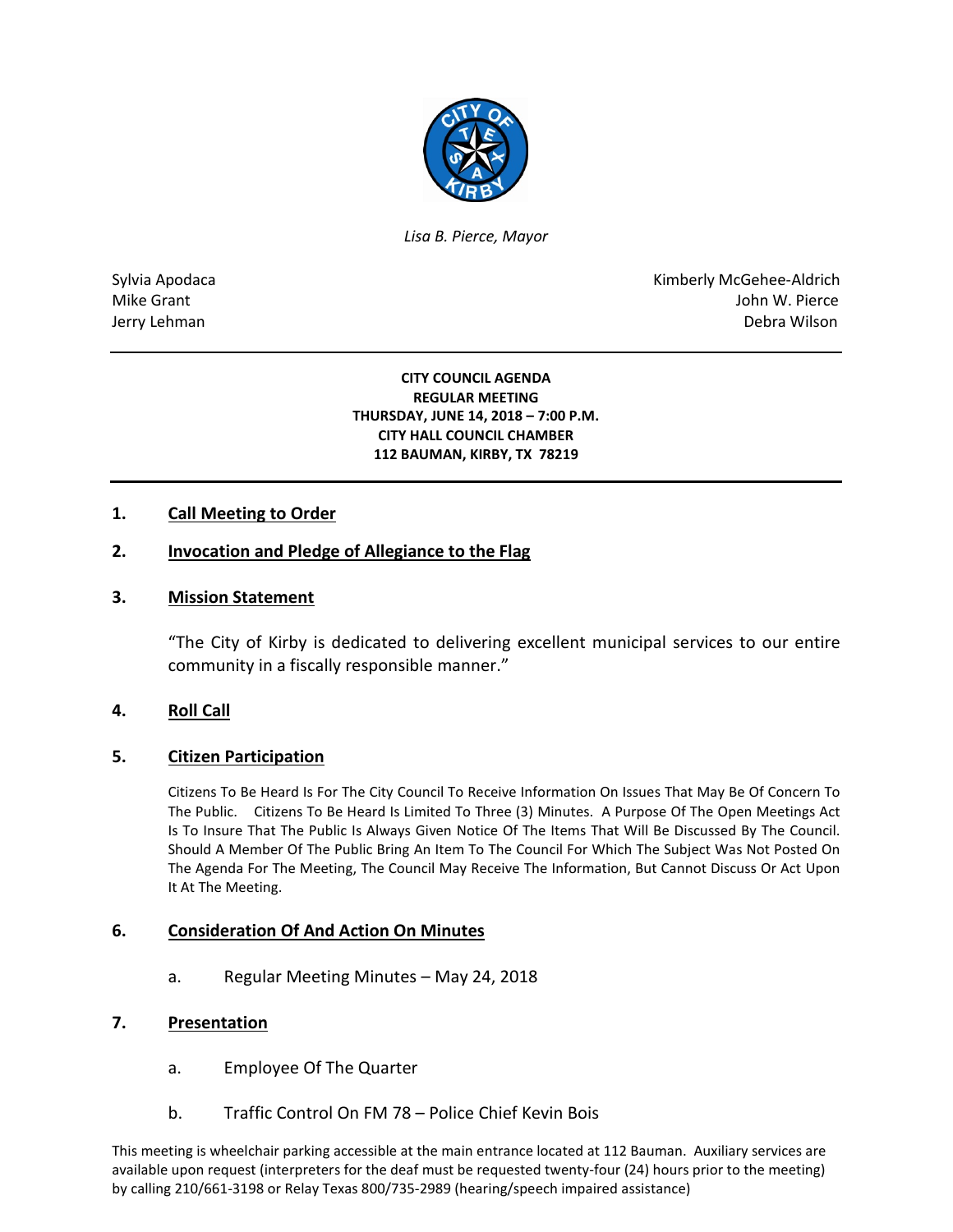# **8. Discussion And Possible Action**

- a. Update, Discussion And Possible Action on Kirby Heights Garbage Collection
- b. Update, Discussion And Possible Action Regarding Republic Services Broken Carts
- c. Discussion And Possible Action On A Request From Donna Charette To Conduct A Rummage Sale Using The Parking Lot Located At 5510 Duffek Dr. To Benefit Hand-Me Down Hounds
- d. Discussion And Possible Action On Ordinance No. O-2018-841 Authorizing The City To Enter Into An Agreement For Ambulance (EMS) Billing Services With K&P Associates, Inc., D/B/A Specialized Billing & Collection Systems Of Texas And Authorizing The Mayor Or The City Manager To Execute Such Agreement. This Is The First Reading.
- e. Discussion And Possible Action On Softball Association Park Agreement Renewal
- f. Update, Discussion And Possible Action On Binz Engleman Road Reconstruction Project
- g. Discussion And Possible Action On Economic Development Committee City Entrance Signage
- h. Discussion And Possible Action On Results From May 5, 2018 Bond Election
- i. Update, Discussion And Possible Action Regarding Revisions To Stop Intersections In Chapter 72 Of The Code Of Ordinances

## **9. Requests and Announcements**

a. Requests By Mayor And Council Members For Items To Be Placed On Future City Council Agendas And Announcements On City Events/Community Interests

## **10. Adjournment**

 Monique L. Vernon City Manager

\_\_\_\_\_\_\_\_\_\_\_\_\_\_\_\_\_\_\_\_\_\_\_\_\_\_\_

Patty Cox, TRMC City Secretary

\_\_\_\_\_\_\_\_\_\_\_\_\_\_\_\_\_\_\_\_\_\_